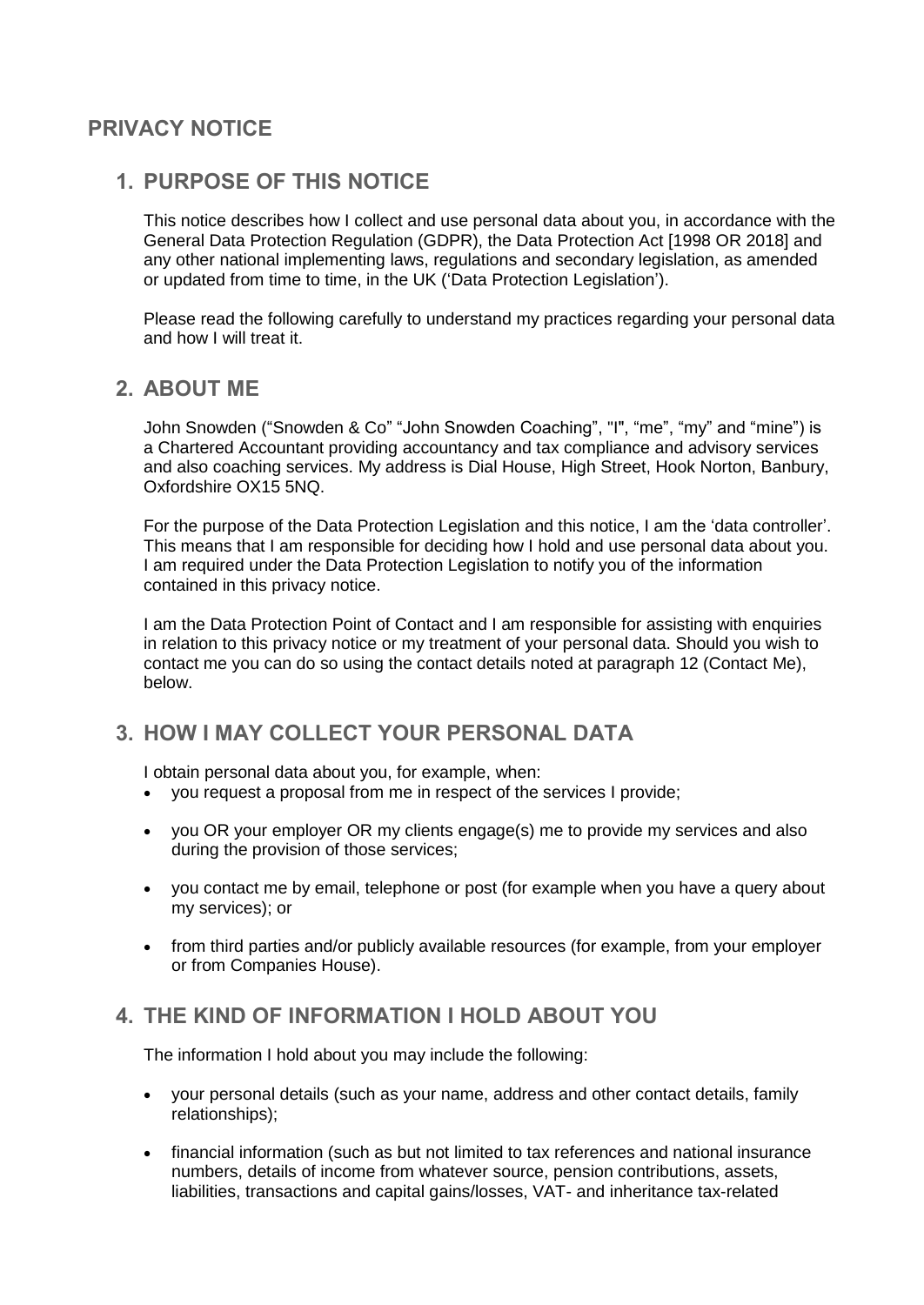information);

- records of meetings and conversations whether face to face, telephone or on line, and what you have communicated during these;
- details of contact I have had with you in relation to the provision, or the proposed provision, of my services;
- details of any services you have received from me;
- my correspondence and communications with you;
- information about any complaints and enquiries you make to me;
- information from research, surveys, and marketing activities;
- information I receive from other sources, such as publicly available information or information provided by your employer OR my clients.

## **5. HOW I USE PERSONAL DATA I HOLD ABOUT YOU**

I may process your personal data for purposes necessary for the performance of my contract with you OR your employer OR my clients and to comply with my legal obligations.

I may process your personal data for the purposes necessary for the performance of my contract with my clients. This may include processing your personal data where you are an employee, subcontractor, supplier or customer of my client.

I may process your personal data for the purposes of my own legitimate interests provided that those interests do not override any of your own interests, rights and freedoms which require the protection of personal data. This includes processing for marketing, business development, statistical and management purposes.

I may process your personal data for certain additional purposes with your consent, and in these limited circumstances where your consent is required for the processing of your personal data then you have the right to withdraw your consent to processing for such specific purposes.

Please note that I may process your personal data for more than one lawful basis depending on the specific purpose for which I am using your data.

#### **Situations in which I will use your personal data**

I may use your personal data in order to:

- carry out my obligations arising from any agreements entered into between you OR your employer OR my clients and me (which will most usually be for the provision of my services);
- carry out my obligations arising from any agreements entered into between my clients and me (which will most usually be for the provision of my services) where you may be a subcontractor, supplier or customer of my client;
- provide you with information related to my services and my events and activities that you request from me or which I feel may interest you, provided you have consented to be contacted for such purposes;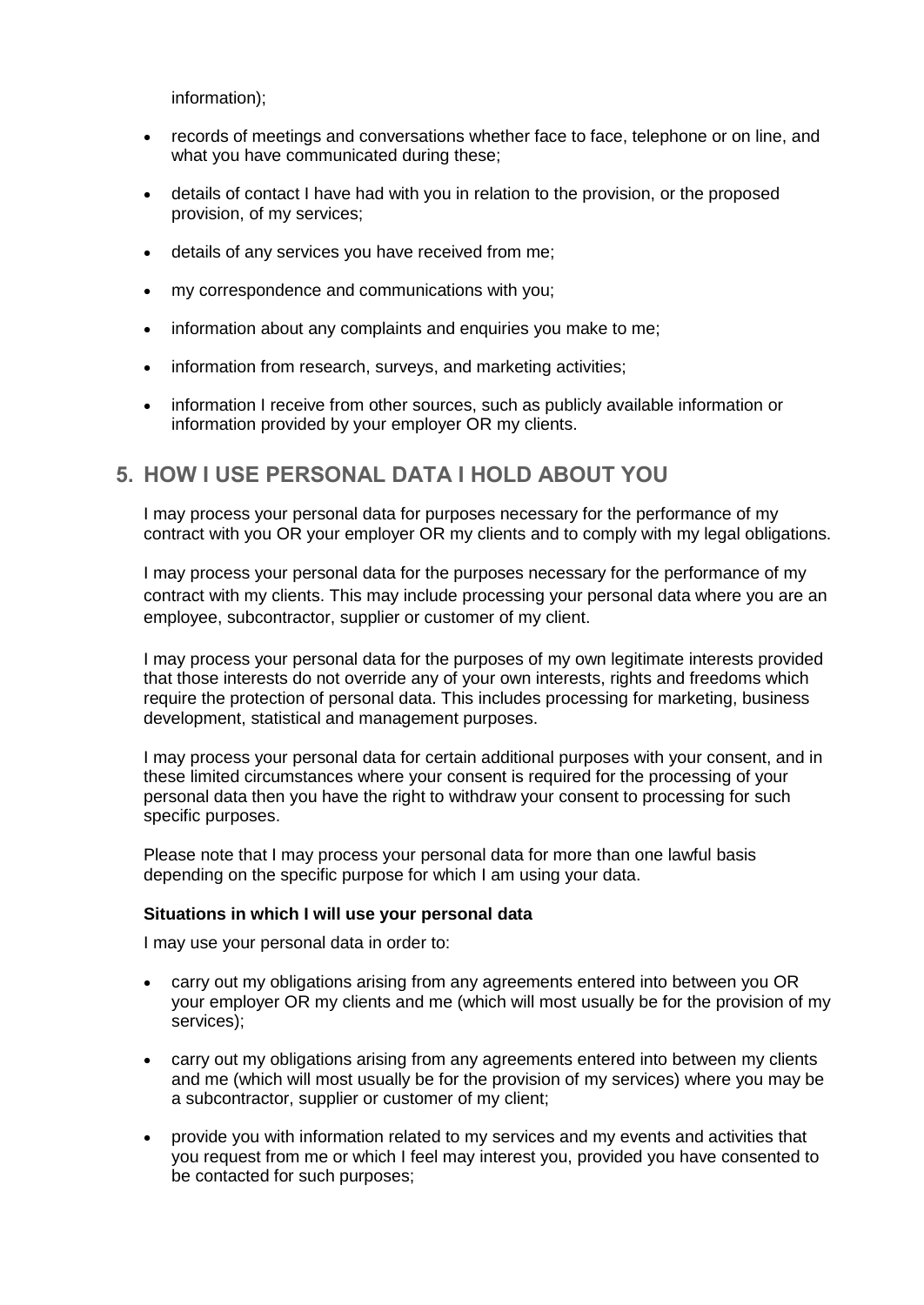- seek your thoughts and opinions on the services I provide; and
- notify you about any changes to my services.

In some circumstances I may anonymise or pseudonymise the personal data so that it can no longer be associated with you, in which case I may use it without further notice to you.

If you refuse to provide me with certain information when requested, I may not be able to perform the contract I have entered into with you. Alternatively, I may be unable to comply with my legal or regulatory obligations.

I may also process your personal data without your knowledge or consent, in accordance with this notice, where I am legally required or permitted to do so.

### **Data retention**

I will only retain your personal data for as long as is necessary to fulfil the purposes for which it is collected.

When assessing what retention period is appropriate for your personal data, I take into consideration:

- the requirements of my business and the services provided;
- any statutory or legal obligations;
- the purposes for which I originally collected the personal data;
- the lawful grounds on which I based my processing;
- the types of personal data I have collected;
- the amount and categories of your personal data; and
- whether the purpose of the processing could reasonably be fulfilled by other means.

#### **Change of purpose**

Where I need to use your personal data for another reason, other than for the purpose for which I collected it, I will only use your personal data where that reason is compatible with the original purpose.

Should it be necessary to use your personal data for a new purpose, I will notify you and communicate the legal basis which allows me to do so before starting any new processing.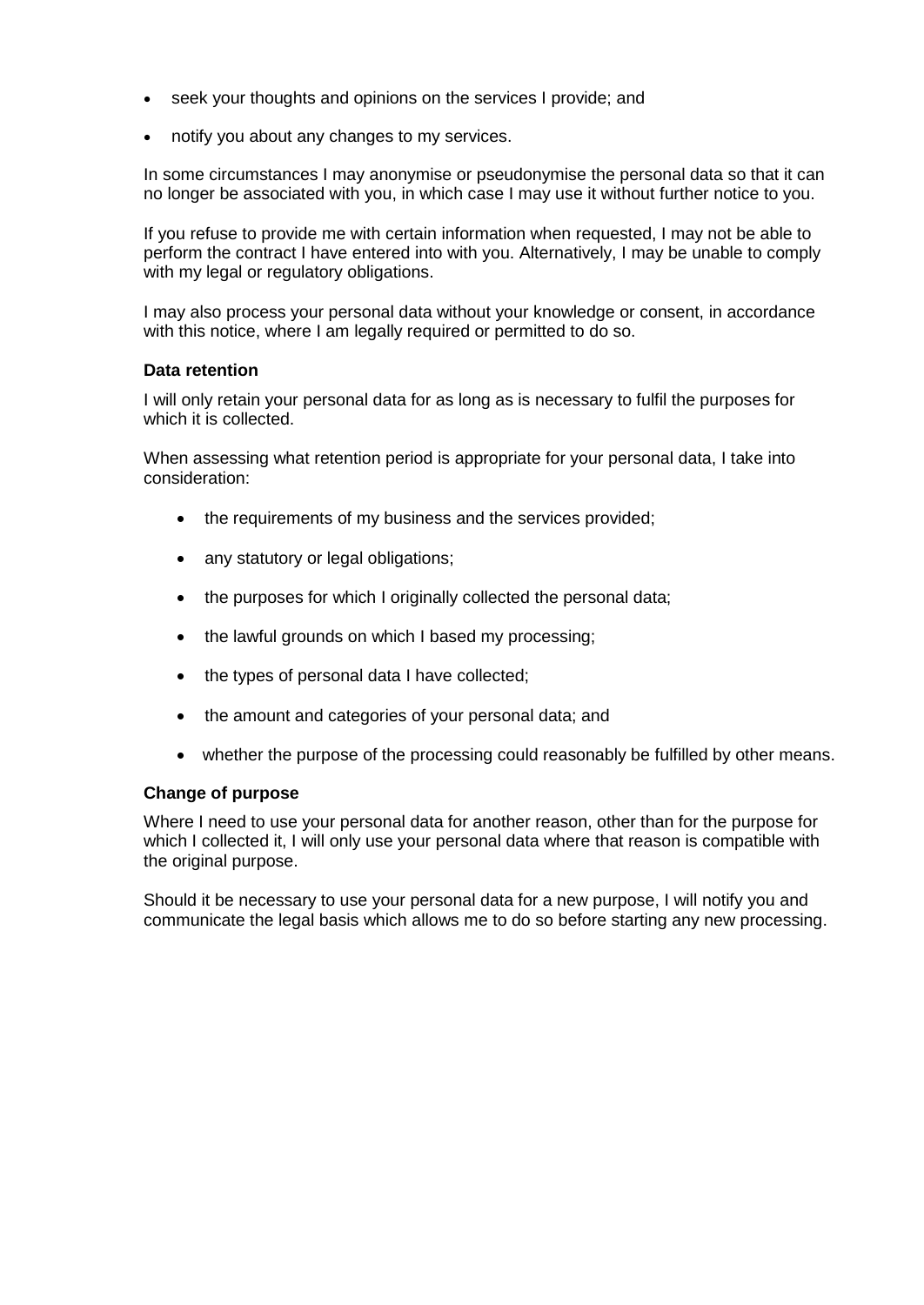# **6. DATA SHARING**

### **Why might you share my personal data with third parties?**

I will share your personal data with third parties where I am required to by law, where it is necessary to administer the relationship between us or where I have another legitimate interest in doing so.

### **Which third-party service providers process my personal data?**

"Third parties" includes third-party service providers. The following activities are carried out by third-party service providers: IT and cloud services, software provision and support, professional advisory services, administration services, marketing services and banking services.

All of my third-party service providers are required to take commercially reasonable and appropriate security measures to protect your personal data. I only permit my third-party service providers to process your personal data for specified purposes and in accordance with my instructions.

### **What about other third parties?**

I may share your personal data with other third parties, for example in the context of the possible sale or restructuring of the business. I may also need to share your personal data with a regulator or to otherwise comply with the law.

# **7. TRANSFERRING PERSONAL DATA OUTSIDE THE EUROPEAN ECONOMIC AREA (EEA)**

I will not transfer the personal data I collect about you outside of the EEA.

## **8. DATA SECURITY**

I have put in place commercially reasonable and appropriate security measures to prevent your personal data from being accidentally lost, used or accessed in an unauthorised way, altered or disclosed. In addition, I limit access to your personal data to those employees, agents, contractors and other third parties who have a business need to know. They will only process your personal data on my instructions and they are subject to a duty of confidentiality.

I have put in place procedures to deal with any suspected data security breach and will notify you and any applicable regulator of a suspected breach where I am legally required to do so.

## **9. RIGHTS OF ACCESS, CORRECTION, ERASURE, AND RESTRICTION**

#### **Your duty to inform me of changes**

It is important that the personal data I hold about you is accurate and current. Should your personal information change, please notify me of any changes of which I need to be made aware by contacting me, using the contact details below.

#### **Your rights in connection with personal data**

Under certain circumstances, by law you have the right to: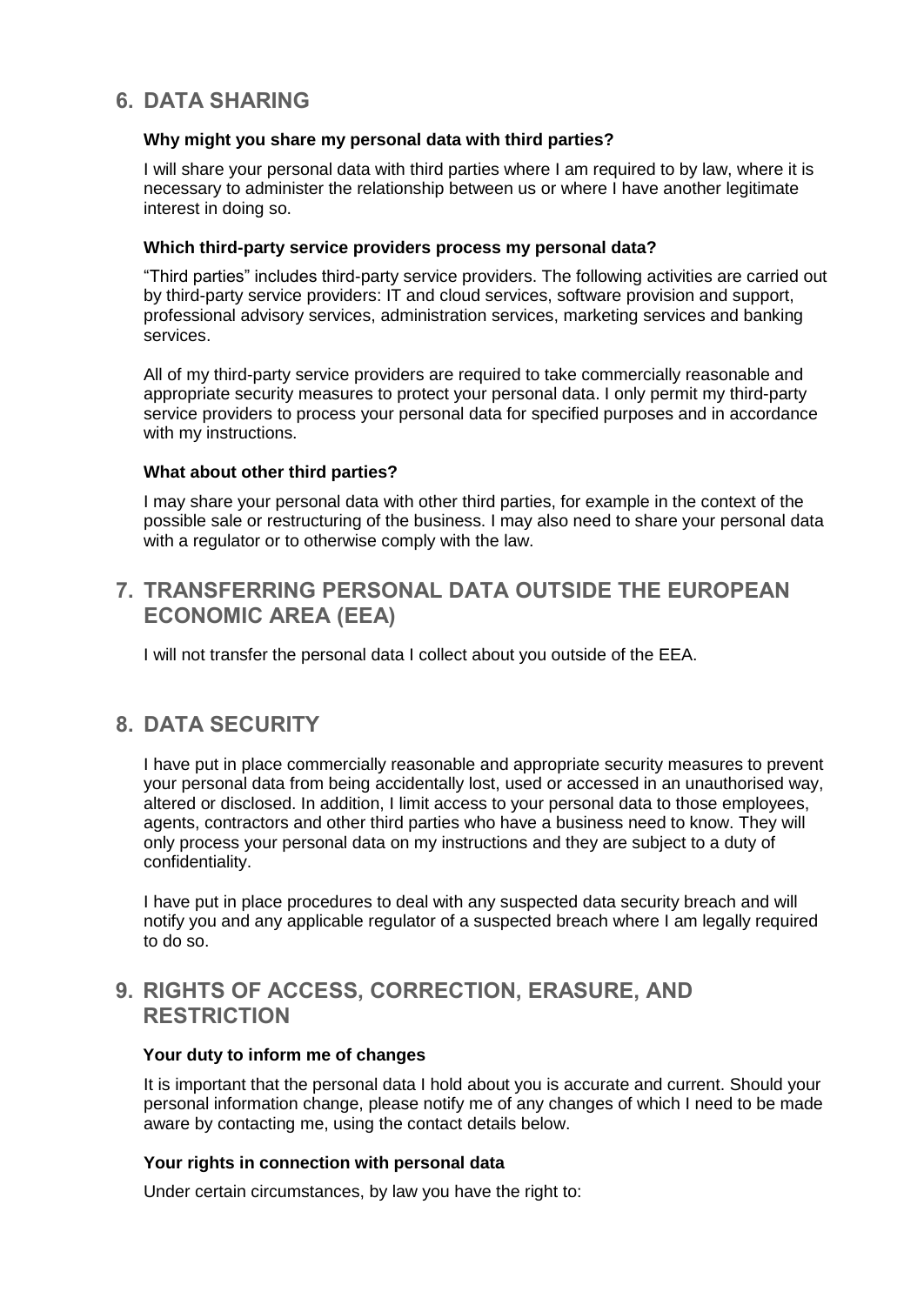- Request access to your personal data. This enables you to receive details of the personal data I hold about you and to check that I am processing it lawfully.
- Request correction of the personal data that I hold about you.
- Request erasure of your personal data. This enables you to ask me to delete or remove personal data where there is no good reason for me continuing to process it. You also have the right to ask me to delete or remove your personal data where you have exercised your right to object to processing (see below).
- Object to processing of your personal data where I am relying on a legitimate interest (or those of a third party) and there is something about your particular situation which makes you want to object to processing on this basis. You also have the right to object where I am processing your personal information for direct marketing purposes.
- Request the restriction of processing of your personal data. This enables you to ask me to suspend the processing of personal data about you, for example if you want me to establish its accuracy or the reason for processing it.
- Request the transfer of your personal data to you or another data controller if the processing is based on consent, carried out by automated means and this is technically feasible.

If you want to exercise any of the above rights, please email me at [js@snowden-co.co.uk](mailto:js@snowden-co.co.uk) or [john@john-snowden.co.uk.](mailto:john@john-snowden.co.uk)

You will not have to pay a fee to access your personal data (or to exercise any of the other rights). However, I may charge a reasonable fee if your request for access is clearly unfounded or excessive. Alternatively, I may refuse to comply with the request in such circumstances.

I may need to request specific information from you to help me confirm your identity and ensure your right to access the information (or to exercise any of your other rights). This is another appropriate security measure to ensure that personal information is not disclosed to any person who has no right to receive it.

# **10. RIGHT TO WITHDRAW CONSENT**

In the limited circumstances where you may have provided your consent to the collection, processing and transfer of your personal data for a specific purpose (for example, in relation to direct marketing that you have indicated you would like to receive from me), you have the right to withdraw your consent for that specific processing at any time. [To withdraw your consent, please email me at [js@snowden-co.co.uk](mailto:js@snowden-co.co.uk) or [john@john](mailto:john@john-snowden.co.uk)[snowden.co.uk.](mailto:john@john-snowden.co.uk)

Once I have received notification that you have withdrawn your consent, I will no longer process your personal information (personal data) for the purpose or purposes you originally agreed to, unless I have another legitimate basis for doing so in law.

## **11. CHANGES TO THIS NOTICE**

Any changes I may make to my privacy notice in the future will be updated on my web sites at [www.snowden-co.co.uk](http://www.snowden-co.co.uk/) and [www.john-snowden.co.uk](http://www.john-snowden.co.uk/) .

This privacy notice was last updated on 24 May 2018.